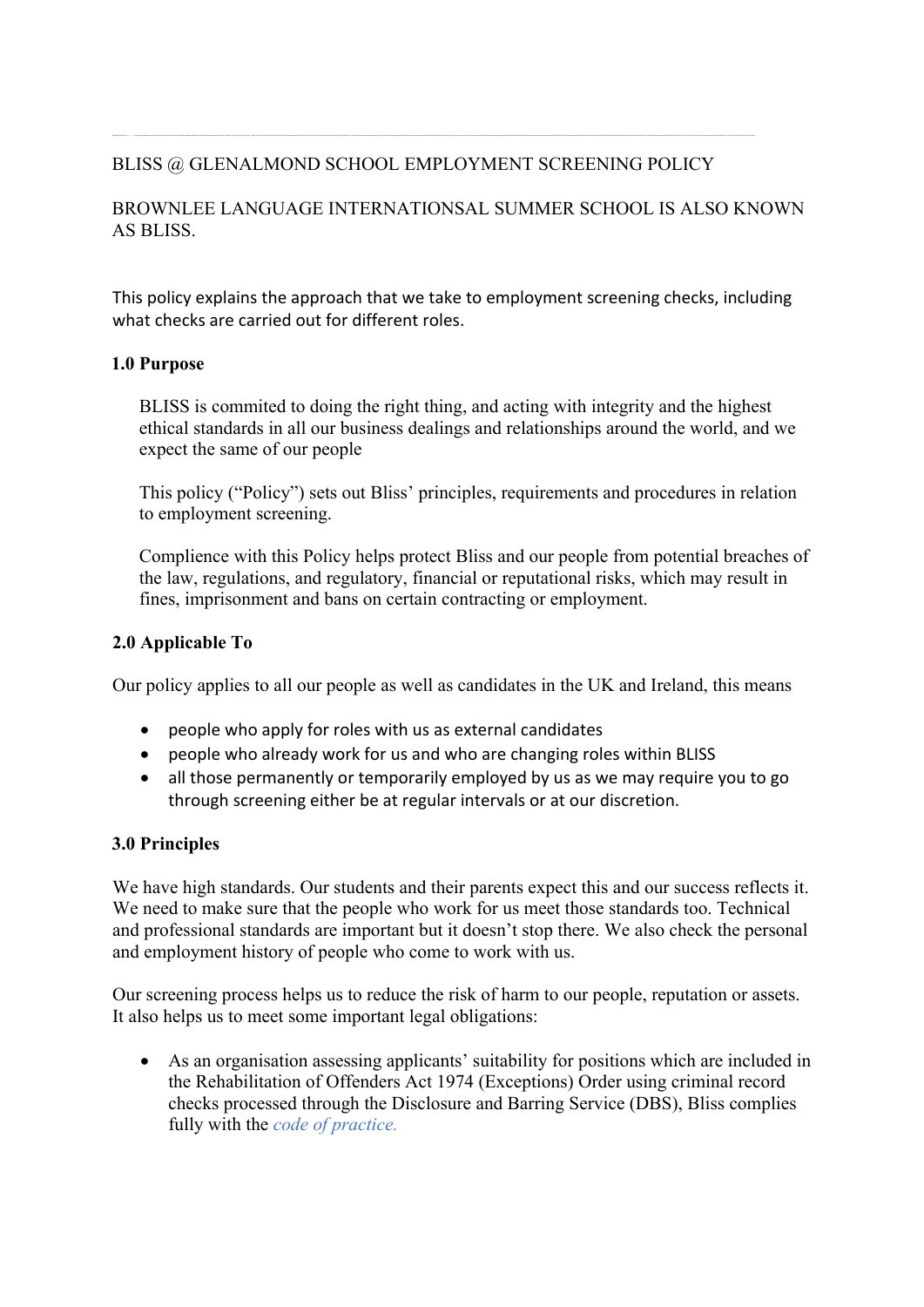- We undertake to treat all applicants for positions fairly, and not to discriminate unfairly against any subject of a disclosure on the basis of a conviction or other information revealed.
- Bliss can only ask an individual to provide details of convictions and cautions that Bliss are legally entitled to know about. Where a DBS certificate at either standard or enhanced level can legally be requested (where the position is one that is included in the Rehabilitation of Offenders Act 1974 (Exceptions) Order 1975 as amended, and where appropriate Police Act Regulations as amended)
- Bliss can only ask an individual about convictions and cautions that are not protected
- Bliss is committed to the fair treatment of its staff, potential staff or users of its services, regardless of race, gender, religion, sexual orientation, responsibilities for dependants, age, physical/mental disability or offending background
- at interview, or in a separate discussion, Bliss ensures that an open and measured discussion takes place on the subject of any offences or other matter that might be relevant to the position. Failure to reveal information that is directly relevant to the position sought could lead to withdrawal of an offer of employment
- Having a criminal record will not necessarily debar you from working with us. This will depend on the nature of the position, together with the circumstances and background of your offence.
- We will consider ex-offenders for employment on their individual merits. In the UK, our approach towards employing ex-offenders differs, however, depending on whether the job is or is not exempt from the provisions of the Rehabilitation of Offenders Act 1974.

### 4**.0 The checks we may carry out for employees based in the UK**

- For all roles we carry out a basic criminal record check which gives details of all unspent convictions.
- For some roles, subject to the statutory right to do so, we carry out an enhanced criminal record check (or a PVG check in Scotland) which may provide us with details of all unspent convictions, cautions, reprimands and formal warnings from the Police National computer which has not been 'filtered' in line with legislation (see Appendix A & B for more details). This disclosure is issued directly to the individual, not the people requesting it.
- We take up 2 references from your current or last employer/education institute

# **5.0 Criminal record checks**

- Where a criminal records check is to form part of the recruitment process, we encourage all applicants called for interview to provide details of their criminal record at an early stage in the application process, except for certain spent convictions and cautions which are 'protected' so not subject to disclosure to employers and that cannot be taken into account. We guarantee that this information will only be seen by those who need to see it as part of the recruitment process.
- Unless the nature of the position allows us to ask questions about your entire criminal record, we only ask about 'unspent' convictions as defined in the Rehabilitation of Offenders Act 1974.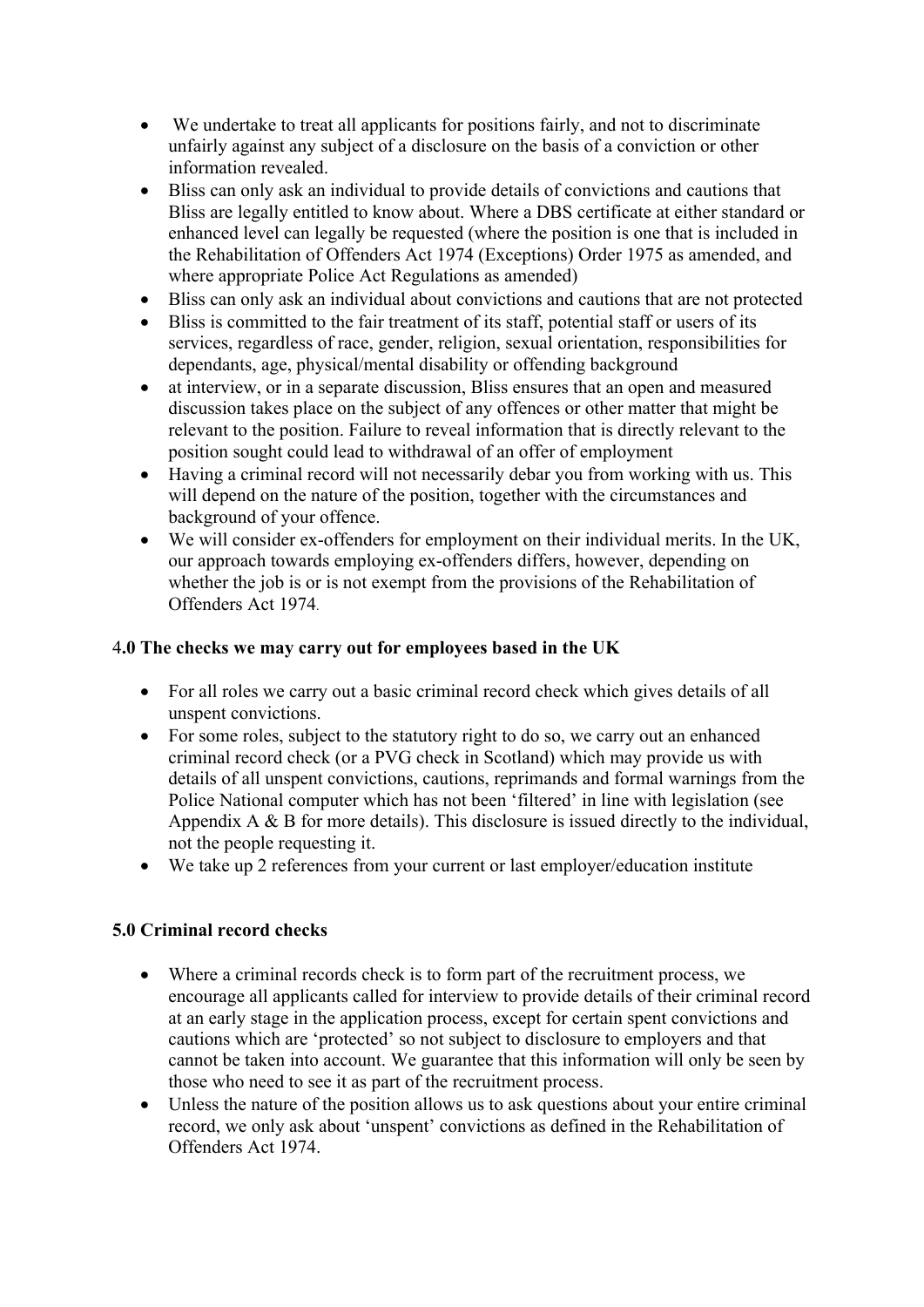- We ensure that all those who are involved in the recruitment process have been suitably trained to identify and assess the relevance and circumstances of offences. We also ensure that they have received appropriate guidance and training in the relevant legislation relating to the employment of ex- offenders, e.g., the Rehabilitation of Offenders Act 1974.
- At interview, or in a separate discussion, we ensure that an open and measured discussion takes place on the subject of any offences or other matter that might be relevant to the position. Failure to reveal information that is directly relevant to the position sought could lead to withdrawal of an offer of employment.
- We make every subject of a criminal record check aware of the existence of the Disclosure & Barring Service Code of Practice and make a copy available on request.
- We undertake to discuss any matter revealed in a criminal record check with the person seeking the position before withdrawing a conditional offer of employment.

# **6.0 Monitoring and Review of this Policy**

The Policy Owner is responsible for reviewing and maintaining this Policy from time to time and for ensuring that appropriate governance and oversight controls and procedures are designed, implemented and monitored with local business owners, training is provided, and for management reporting as appropriate to mitigate the risks covered by this Policy.

# **6.1 Policy Owner**

Policy owner: Suzanne Littlejohn Brown

Next Review: September 2022

**Appendix 1** Overseas Staff accompanying short term visits policy Glenalmond School recognises that the welfare of the child is paramount. We take seriously our duty to safeguard and promote the welfare of the children and young people in our care. This policy should be read in conjunction with the BLISS at Glenalmond School Safeguarding Policy and Child Protection Procedures. Overseas Staff accompanying short term visits/ exchange programmes DBS checks on overseas staff should be completed unless it is verified that the applicant has not previously lived in the UK. Where an applicant is from or has lived in a country where criminal record checks cannot be made for child protection purposes, or is a refugee with leave to remain in the UK, and has no means of obtaining relevant information, we must take extra care in taking up references and carrying out other background checks. In these cases there will be no criminal record in the UK, or any entry on the Children's Barred List or the Secretary of State's Prohibition Order List. For example, additional references should be sought, and references followed up by phone as well as letter.

A letter must be obtained from the local police services to confirm that they have no outstanding record that might affect their suitability to work with Children. The process for obtaining a check varies from country to country. The DBS provides a list of countries from A to Z, detailing how to obtain a criminal record check from each one, reference will be made to this list and the school will follow the guidelines for the relevant country. If the applicant has also lived in the UK, then a DBS check in addition to a criminal record check from any other country they've lived in.